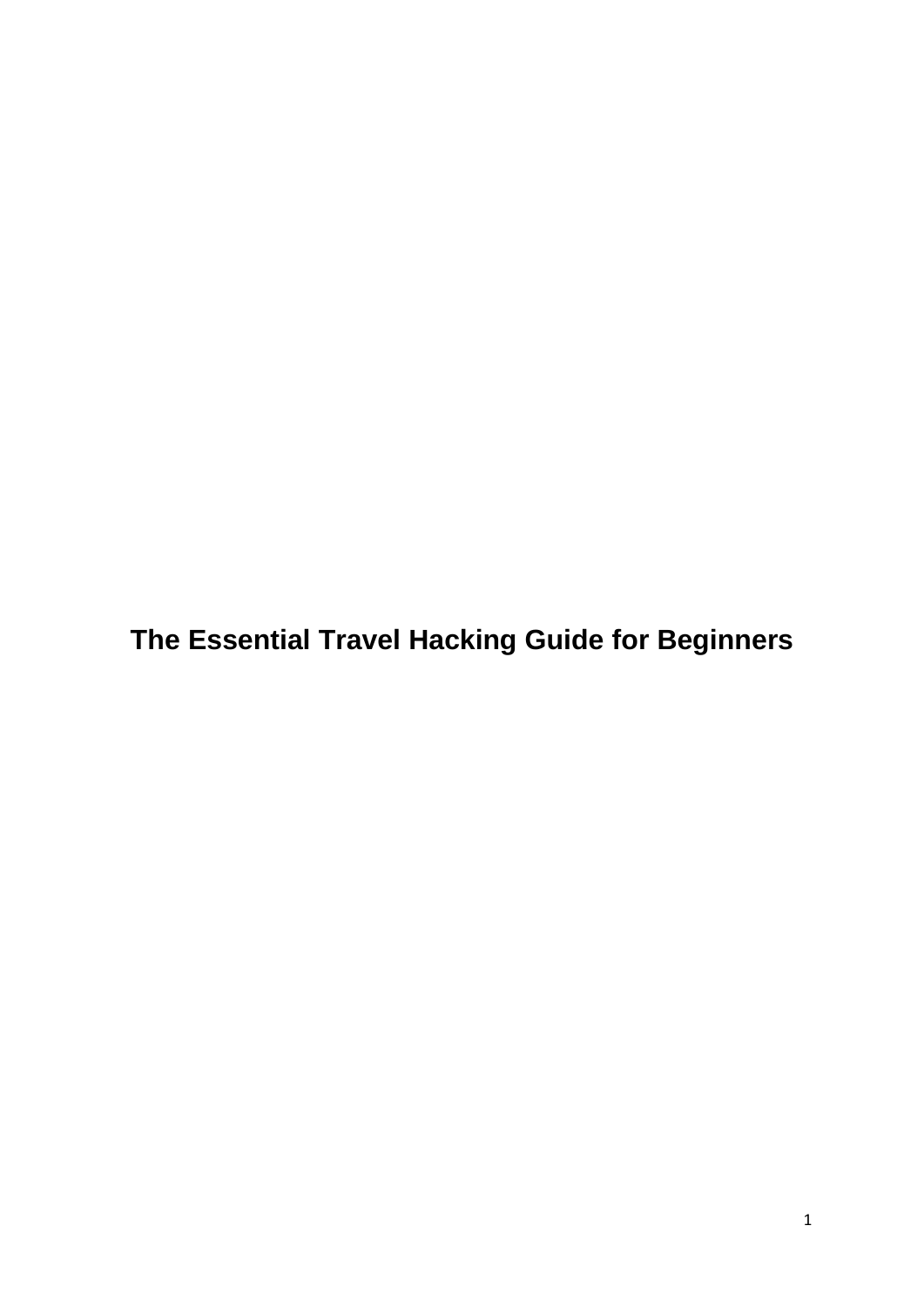# **Table of Contents**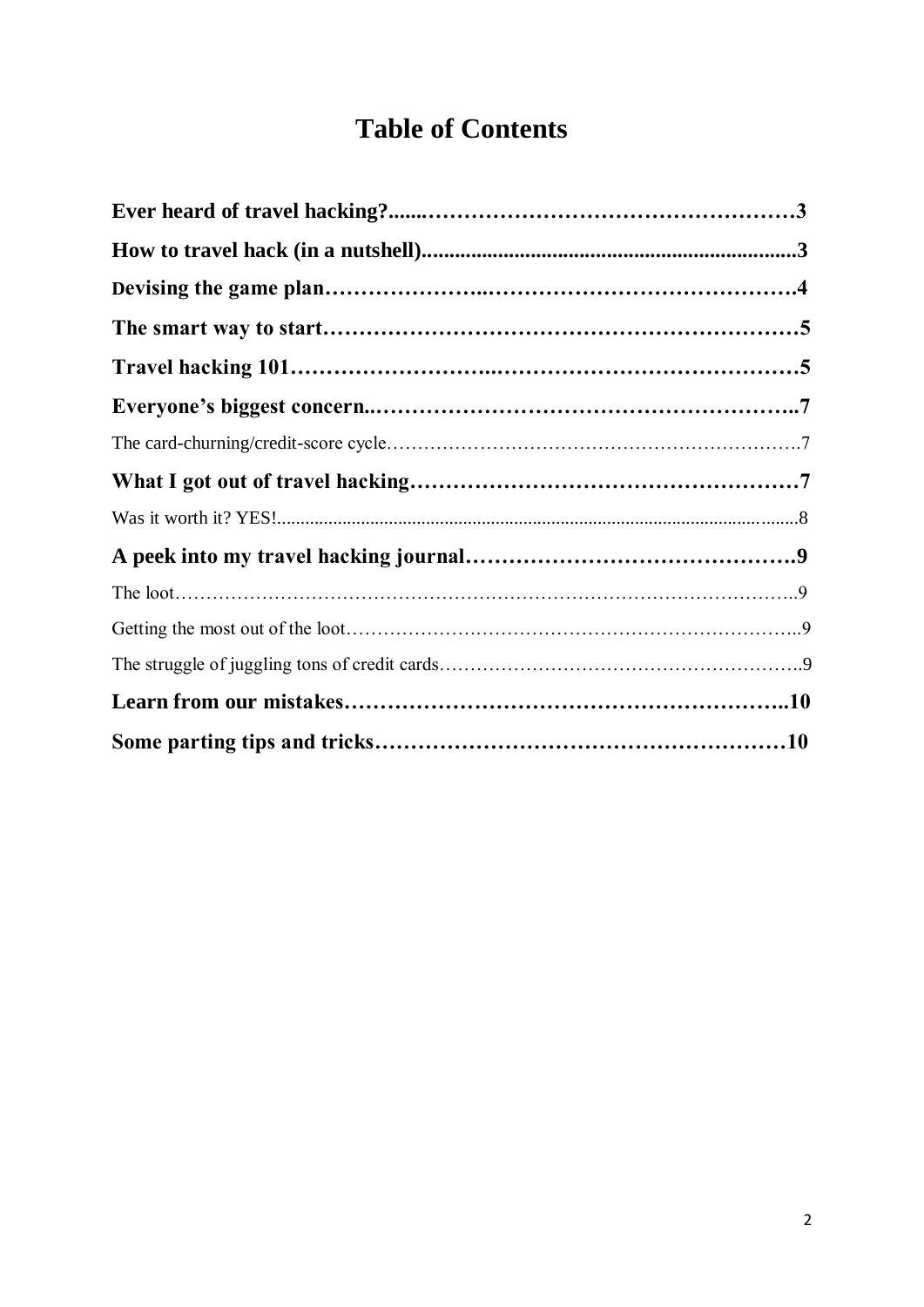# **Ever Heard of Travel Hacking?**

I hadn't, until a couple of years ago. Whilst planning a getaway with my sister, I was fretting about the incessantly mounting costs of travel and accommodation, particularly out-of-country, when a friend of mine introduced me to the incredible concept of travel hacking.

So essentially, here's what it is: travel hacking is a genius way of significantly bringing down travel expenditure (without doing anything illegal, of course). How it's done is through cleverly saving and using hotel reward points and airline frequent flier (FF) miles.

At first, obviously, I was very sceptical and vary of the idea. Anything that sounds this good must have a catch, right? How is it possible that travel hacking will let one travel more than they ever have before, stay at luxurious hotels, and get upgrades for a fraction of the cost? And wouldn't something like this affect my credit score?

Well, after conducting some thorough online research, poring over manuals and similar e-books, I decided to give it a go to find out. Although, I'll be going into detail about this later, but for now let me just briefly mention that while there are several ways to maximize your reward points and FF miles, the fastest and most efficient way is through signing up for credit cards which offer massive bonuses.

And sure enough, as soon as I started travel hacking, I became a believer. We managed to stay in exquisite rooms at the finest hotels, and fly to Europe first class, all the while saving thousands of dollars. Last year, thanks to travel hacking, I travelled more than I had ever before in my entire life!

By now I'm sure you're eager to get down to the nitty-gritties and the technicalities of travel hacking, and as promised, I will reveal everything I've learned in my one year of travel hacking across the world, along with all my personal experiences and mistakes. However, before we get started, I would just like to point out that I am by no means a travel hacking "guru" or expert. In fact, hardly anybody is! And if what you're after is being able to use tips and tricks to avail free flights and hotel stays, then **you don't need to be an expert.** All you have to do is to simply learn about the pros and cons and ups and downs of travel hacking.

### **How to Travel Hack (in a nutshell)**

As I mentioned before, the ideal way to travel hack is through signing up for credit cards. If you even glimpse at any travel hacking guides, you'll see that most of them follow a standard, conventionally adopted manner of going about things. Here's how the instructions generally go:

- 1. Register for as many hotel and airline loyalty programs as you can get your hands on, not to mention a handful of rental car programs and passenger railroad services like Amtrak just in case
- 2. Manage all the aforementioned programs on a single software such as AwardWallet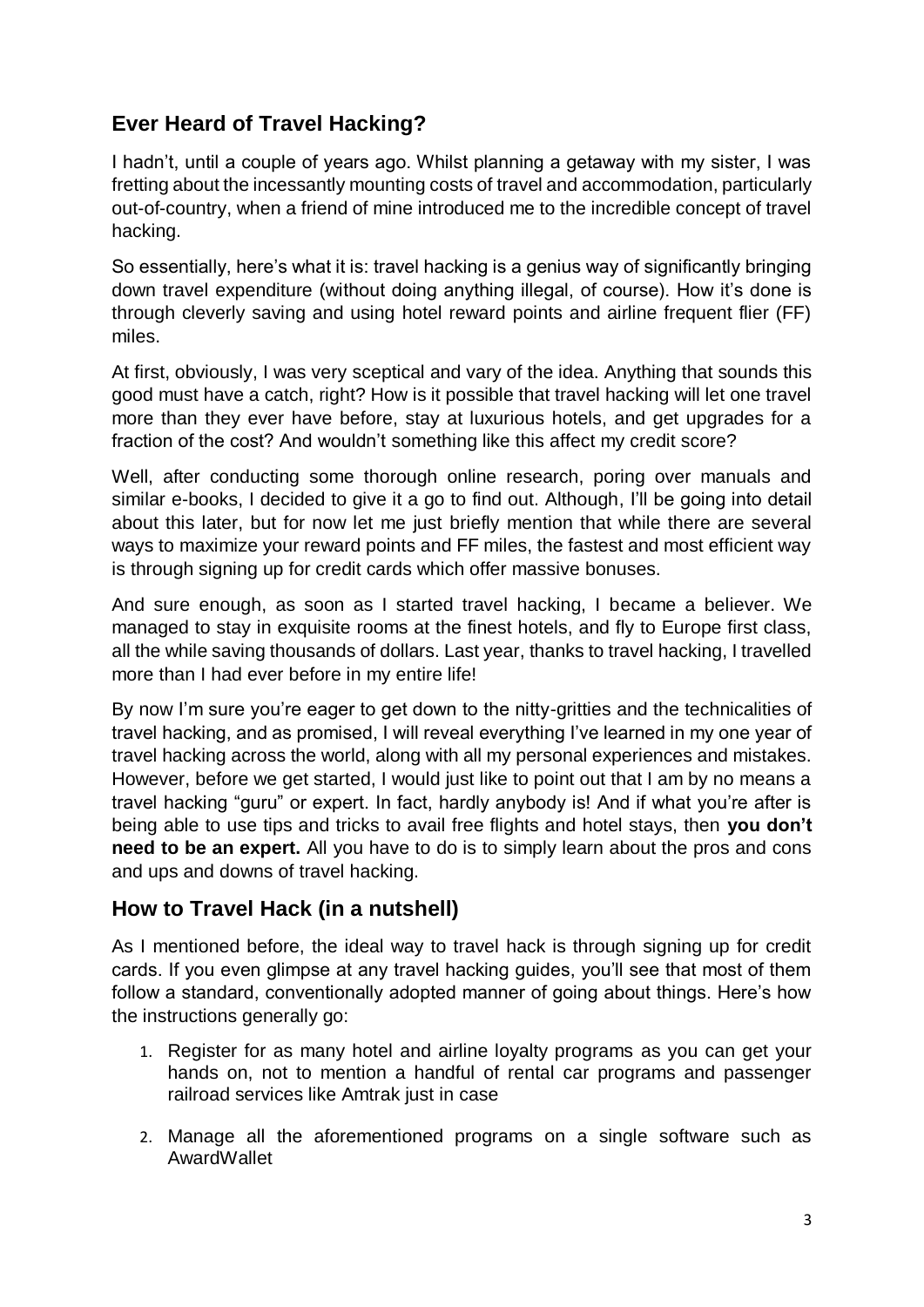- 3. Work out a credit card strategy
- 4. Maximise your credit card purchases with dining programs, loyalty program shopping malls, taxes, bills – everything in fact – to collect as many points as possible
- 5. Learn how to get the most out of your collected miles and points

Now, generally speaking I do agree that this is how travel hacking is done. I followed these instructions myself, as does almost everybody. However, once I started to learn and follow these steps for myself, I realized that if these steps were to be slightly rearranged, one would be able to derive far more benefits, while efficiently cutting back on most potential losses.

So as we start out, I'd offer my readers this first piece of advice: before you even begin to follow the first step, you need to have a well thought out, strategic game plan in mind and at hand. When it comes to travel hacking, having the correct mind set and the right attitude will make all the difference in the world, and you'll multiply your savings whilst maximizing your travel hacking benefits.

### **Devising the Game Plan**

Since we have established that the most important step, as well as the crucial first step of the travel hacking process is working out a game plan, let's first talk about how that can be done. Your game plan should be based on your end-goal, therefore it's extremely important that you start out with that already in mind. Failing to establish an end-goal from the beginning was one of the rookie mistakes I made when I started out.

So then, now is the time to answer this question: What is it that you want to achieve from travel hacking? Do you want to -

- $\triangleright$  Be able to stay at the most decadent and expensive hotels?
- $\triangleright$  Travel numerous times across the United States and the Caribbean and be able to whizz off to New York or San Francisco for the weekend?
- $\triangleright$  Go on a single, big international trip in First-Class and travel in style and luxury
- $\triangleright$  Take a career break and go back-packing around the world without spending tens of thousands of dollars
- $\triangleright$  OR, a little bit of everything?

Once you've answered this important question for yourself, you can actually get started on the process. Although it is typically advised to beginners to start off by registering for hotel and airline loyalty programs, I personally believe the most significant of the steps mentioned is working out a credit card strategy. So in the beginning, don't worry about managing to sign up for as many loyalty programs as possible, and then scrambling to assemble them all on the best software and managing them, because all that comes later.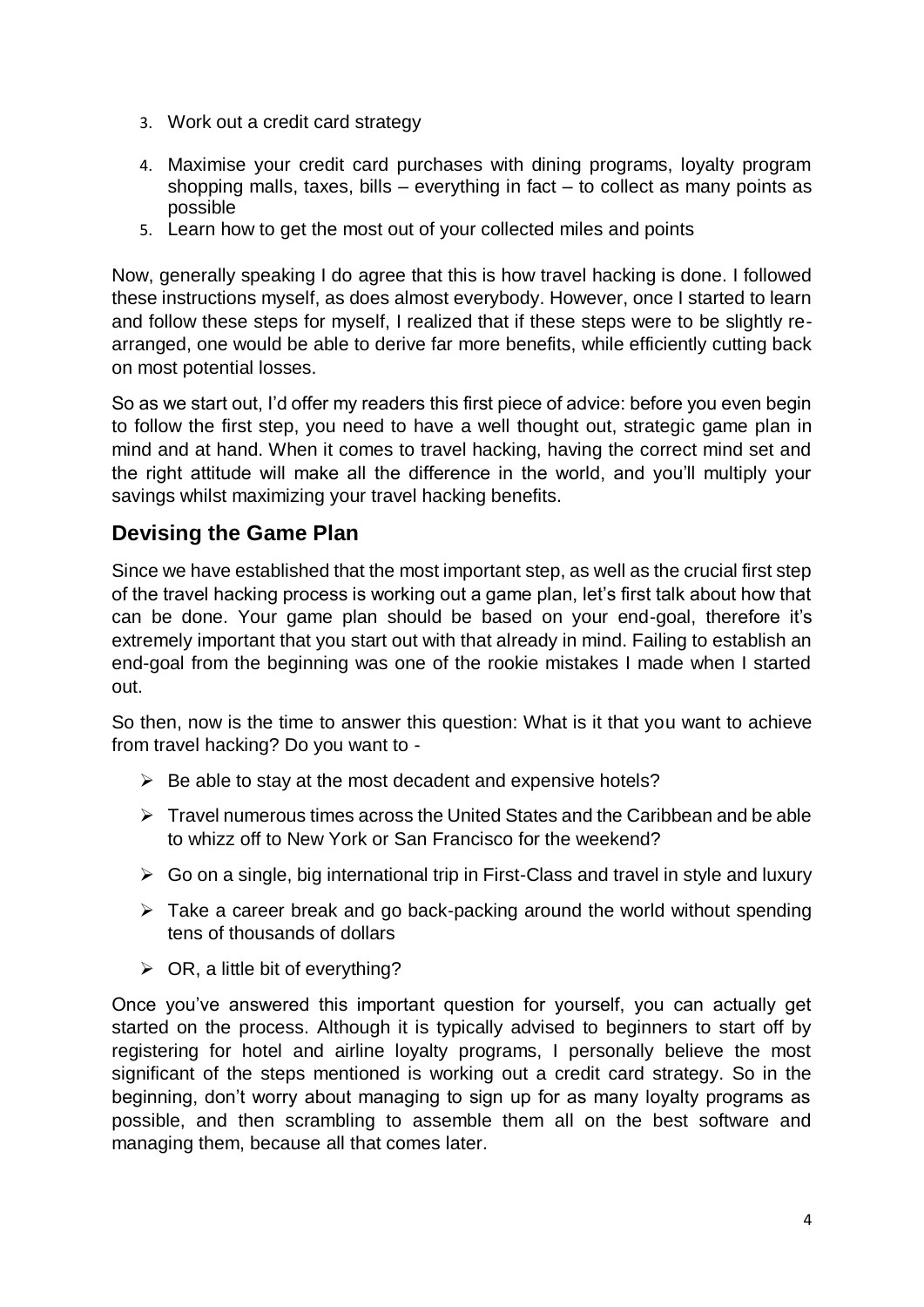During the entire planning process, it is important for you to remember that the whole purpose of travel hacking is to be able to travel more than ever before, and enjoy travel luxuries that you wouldn't have been able to afford otherwise. Once you consider that, it becomes apparent that devising the correct credit card strategy is best done in the start, as everything else then follows more seamlessly.

Second of all, I will reiterate once again that the fastest means of obtaining a hoard of airline miles and hotel rewards points is by signing up for credit cards which offer such huge bonuses. Therefore, you must also ensure that the ultimate goal you have in mind is aligned to the credit cards you sign up for. Another thing you must remember during this process is which airport is at the closest proximity to you, as well as the airlines which fly in and out of it. It would be rather silly to sign up for a credit card which offers Delta Airlines FF miles if it turns out that Delta doesn't even fly in and out of your local airport! This is precisely why I would recommend that you firstly strike a balance between where you're located, and where you'd like to go. Then, based on this strategy, start your credit card sign-ups and loyal program registrations.

### **The Smart Way to Start**

Now, that changes up the initially recommended order quite a lot, doesn't it? Let's quickly recap before we move to the next matter. Here is the smarter way to kick off your travel hacking process:

- 1. Figure out what you want to get out of travel hacking and find out which airlines service your closest airport
- 2. Based on point 1, devise a credit card strategy
- 3. Start signing up for loyalty and rewards programs based on your credit card strategy
- 4. Download and use a software such as AwardWallet to keep track of all your programs
- 5. Maximize what you put on your credit card to amass as many points and miles as possible
- 6. Learn how to make the most of these collected miles and points!

By following the steps in this precise order, you'll feel a lot less confused and a lot more organised. In addition to that, you'll save yourself from a lot of mistakes that beginners are prone to making, as well as minimize unnecessary expenditure and stay far away from avoidable failures and losses.

# **Travel Hacking 101**

Now that we have laid down a standard set of instructions which need to be followed, we can move on to some of the most specific technicalities of this procedure. Before we get down to that, I should share one of the mistakes my sister and I made when we sat down to plan our travels. What initially started out as plans to spend a year traveling absolutely everywhere around the globe, eventually had to be downsized to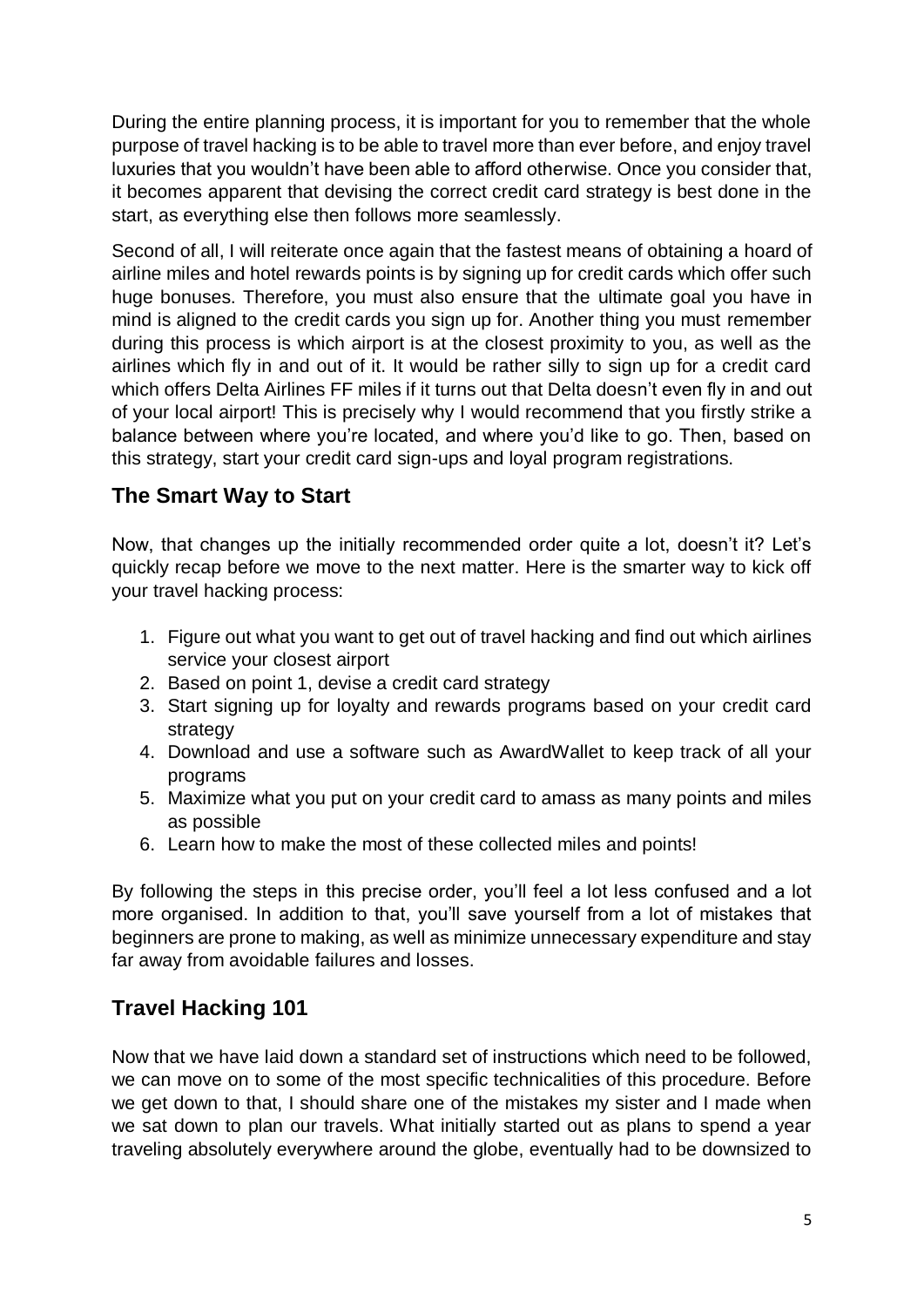become a more limited international excursion, including some countries in Europe and the Near East.

The reason behind telling you that is to once more reinforce that we should have made our plans more thoroughly, decided what we wanted, and stuck to it from the get-go, because constant change-ups in the plan will inevitably interfere with the process of collecting FF miles and hotel reward points. There could have been a way for us to accumulate even more points and miles, and that's why I'd advise it to you too. Focus on international flights which will get you to your exact destination, and focus on amassing hotel points through just one brand to expend in ridiculously costly destinations such as Paris and London.

Say you've signed up for a number of credit cards, and are now in the process of accumulating FF miles and hotel reward points. First off, you need to keep a clear head and make sure you don't end up collecting a bunch of miles and points of airlines and hotels which you will never be able to avail from.

For instance, in our case, it would have been useless to accumulate lots of Southwest miles, as they would have been absolutely useless for our overseas travels. Instead we focused on accumulating United Airlines, Delta Airlines, and most of all, American Airlines miles. Since all three airlines are major international carriers, and each of them is part of a different airline alliance, this offered us a tremendous advantage in terms of variety and convenience. It also became relatively much easier for us to find a reward flight no matter where we were; either through one of the airlines for which we had miles, or through one of their partner airlines (as the FF miles are transferable to other airlines in the alliance). In fact, we managed to accumulate enough American Airlines Advantage miles in one year to be able to afford a trip around the world, so if your local airport has American Airlines flying in, I'd say focus on gathering those most of all.

As far as hotel points go, the majority of the hotel reward points we managed to collect were for the Marriott and the Hilton hotel, because we focused the bulk of our efforts on them. Looking back now, I'd have to say that was a pretty big blunder, seeing as how neither of these brands has an extensive number of hotels present in many international locations. It would have been smarter had we focused all our pointcollecting efforts on one hotel brand in particular, especially one that has hotels across the globe, and in numerous cities within the countries, such as the Wyndham chain or Choice group of hotels. Not to mention that in this manner, we would have been able to afford countless room upgrades! So learn from our experiences and mistakes in terms of hoarding miles and points. It's rather a creative, and sometimes even fun process, yet it is also surprisingly tricky. Depending on how well you know what you're doing, you could either save 50,000 miles in a year, or 500,000!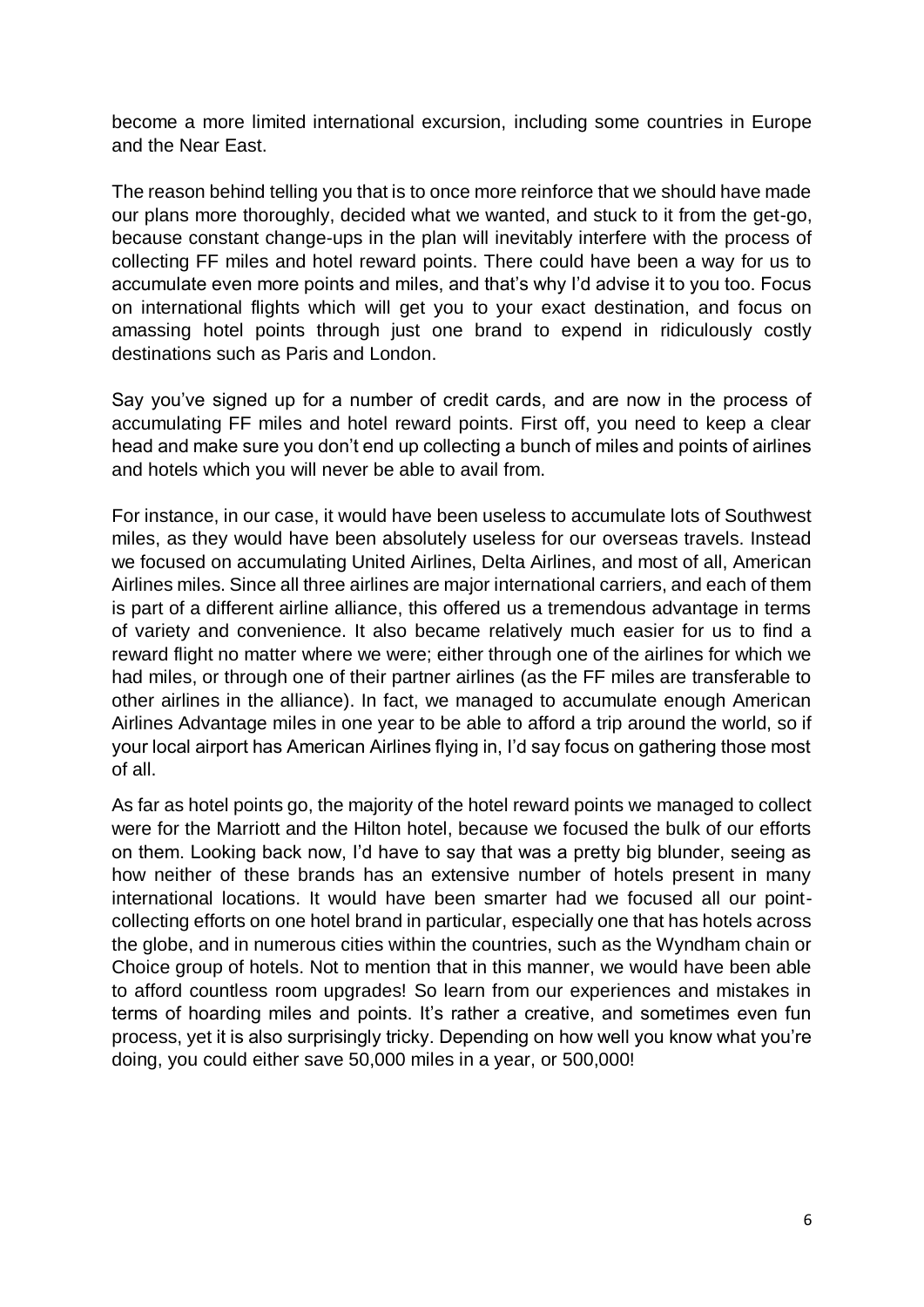# **Everyone's Biggest Concern**

Credit scores declining is probably one of the greatest issues people have whilst learning about travel hacking. As I said previously, the fastest way to easily gather tons of miles and points is through credit card sign-up bonuses. The only folks who should NOT churn credit cards would be those who plan on:

- $\triangleright$  buying a house in the next two years
- $\triangleright$  refinancing a mortgage in the next two years
- $\triangleright$  taking out student loans in the next two years

Now, even if you fit into one of the aforementioned categories, it'll still be possible to collect points and miles using a number of other strategies, so don't be too glum.

However, even if you don't fit into any of these categories, it is natural to fret about the possibility of your perfectly good credit score being ruined by travel hacking. Even though I can't give you a guarantee that travel hacking won't ruin your credit score (after all, this isn't really a universally applicable situation; everyone's circumstances and credit scores differ), I have to admit that your credit score may be affected. Of course, this shouldn't come as a surprise, but I would also like to add that this is most likely a *temporary* setback, and your credit score will rebound. In fact, in my case, my credit score bounced back to a higher level that it was initially!

#### **The card churning/credit score cycle**

So what I'm trying to say is that a sort of Card Churning/Credit Score cycle will begin once you start travel hacking. This is generally how it goes: You'll start out opening up a number of credit cards, and these inquiries will inevitably lower your score. BUT – once more credit is available to you, your score will bounce back up. Furthermore, having all that available extra credit for long spans of time will aid your score to not only go up, but to stay up, along with the ratio of outstanding debt to credit once you start paying off the balance of these cards.

So my advice to you would be to not be afraid of opening up new credit cards for bonuses. Do remember to pace yourself, do as much as you feel comfortable doing, and keep monitoring your credit scores, but don't immediately panic if you see it going down.

# **What I Got Out of Travel Hacking**

I think the best way to demonstrate to you exactly what you can expect if you start travel hacking is to share real life examples from my own experiences. Of course, it may not be an extremely challenging endeavour, but travel hacking is a time and energy consuming process nevertheless, and before you invest time, money and efforts into such a plan, you'll want reassurance that the outcome will be worth it. And even though I'm by no means a pro, I can still guarantee you that it is definitely, *definitely* worth it. So, without further ado, let me get started.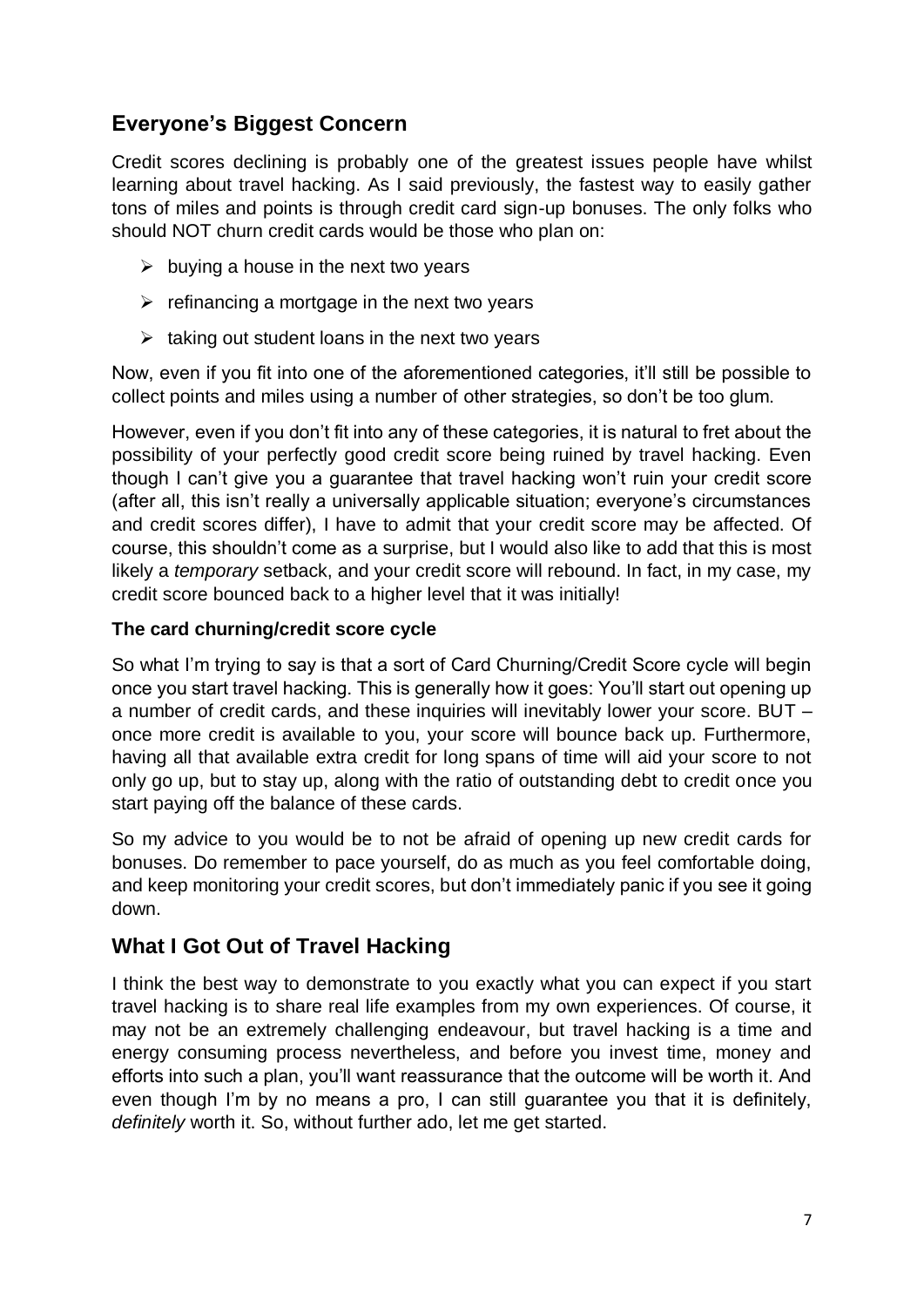#### **\$400 saved on trip to San Francisco**

My sister and I took a train to Milwaukee over the weekend, and using 40,000 Marriott points, scored a free room at the Renaissance Stanford Court Hotel, which we were able to upgrade for a mere 20 bucks.

#### **\$900 saved on first-class flight to Havana, Cuba**

On our flight to Havana, we were able to upgrade our Economy seats (which cost \$200 a pop) to First-Class seats, which would have normally set us back approximately \$1100 more.

#### **\$400 saved on trip to Cuba**

Did I mention that we didn't even have to pay \$400 for the ride? 32,000 Chase Rewards points easily covered the journey.

#### **\$600 saved in Paris**

Yup, in possibly one of the most expensive locations in the world. Using 68,000 points per night, we booked a room at the Hilton Paris Opera for two nights, and spent three amazing days exploring the city, heading back late on the third night.

#### **\$5200 saved on last minute flight from Paris to Rio**

I was amazed to discover that travel hacking comes in handy the most during lastminute travels. Ever booked a flight last-minute? The air fare is outrageously expensive, but our miles saved us! Now, bear in mind that flying economy at the last minute from Paris to Rio de Janeiro one-way costs \$3,000 per person. Using our miles, we only had to spend an additional \$400 per person for the journey.

#### **\$600 saved in four nights in Rio**

We splurged our United Airlines points for a stay at the Ramada RioCentro for 4 nights, no issue – with free internet and breakfast.

#### **\$1200 saved on one-way first-class flight from Rio to New York**

Since First-Class gives you more value for your points, we proceeded to spend 75,000 points in order to purchase our First-Class tickets for a total sum of merely \$180.

#### **Was it Worth it? YES!**

In the duration of two months chock-full of international travel, we managed to save a grand total of \$9300 in our first year of attempting travel hacking. Bear in mind that we had only collected an overall 500,000 points and miles, where many people can do much better than that within a years' span.

And guess what? We STILL have a good amount of miles and points left over even after all that travel, and are already planning our next few extremely affordable escapades. This is why I can confidently say that my one year of travel hacking taught me that travel hacking is more than worth the extra effort. We managed to save a huge sum of money, while at the same time we were able to enjoy a higher standard of luxury and experiences we never could before.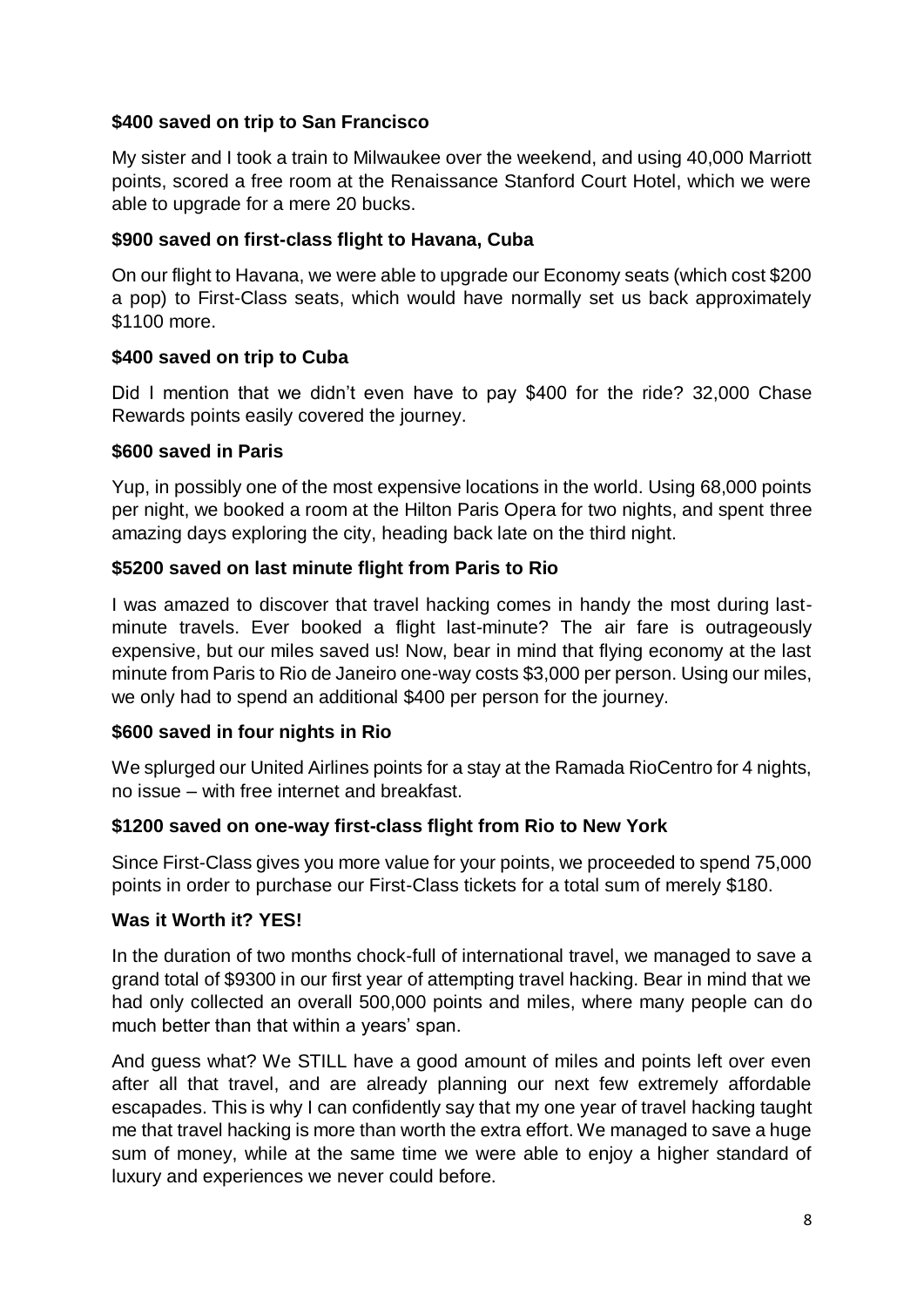# **A Peek into My Travel Hacking Journal**

#### **The Loot**

As you might have guessed, this is the part of the e-book where I will divulge the full, unfiltered account of my personal experiences with travel hacking, along with my sister, who was doing it along with me. This includes all our efforts, mistakes, our understanding of the process, and everything we learned from a years' worth of travel hacking experiences. This chapter is especially important because it includes all the things we wish we had known at the beginning. Here we go!

As I just divulged, my sister and I managed to accumulate a total of 450,000 aggregated miles and points over the course of one year of signing up for credit cards for bonuses. Of the frequent flier miles, the majority (175,000) were for American Airlines, followed by United Airlines and Hawaiian Airlines at 50,000 miles apiece, then Delta Airlines, and lastly, Virgin Atlantic Airlines. Of the hotel reward points, the greatest number we accumulated was for the Marriott, followed by the Hilton group of hotels, and with Chase Ultimate Rewards Points coming in third.

In addition to these 450,000 miles and points which we accumulated simply through our sign-up bonuses, we also managed to gather 50,000 points from spending bonuses, however bear in mind that this doesn't mean that we actually put a humungous load of \$50,000 on our credit cards within this year! This amount was so huge simply because we received a lot more than 1 mile or 1 point per dollar by meeting the spending minimums, using the credit cards for dining bonuses, and buying a bunch of products and services through specific rewards programs shopping portals.

So, put that together, and our efforts got us to a grand total of **500,000 miles and points!** And believe me, we weren't even working as hard for it as others do. If you're really serious about it, and keep track of all your spending and credit cards in an organised manner, *you can collect even more than we did in your first few tries.*

#### **Getting the most out of the loot**

If I do say so myself, my sister and I didn't do too shabby an effort considering that during this year we were pretty occupied with events going on in our personal lives, and at one point we were even swamped financially, not to mention that this was our very first year of attempting travel hacking, and we went into it knowing just the standard protocol. However, we did realize, during and after the entire process, how many mistakes we had made simply because we didn't know any better.

For example, a lot of our Delta Airlines points were useless to us. We were glad to find out that our Hawaiian Airlines and Virgin Atlantic miles could be transferred and turned into Hilton points, otherwise we would have ended up wasting those too. The smartest thing we (unknowingly) did we accumulate a lot of Chase Ultimate Reward points, because it turned out that they could be transferred to huge variety of partner programs, making them super versatile and useful. That's why I keep on emphasizing the importance of a solid game plan and knowing your stuff!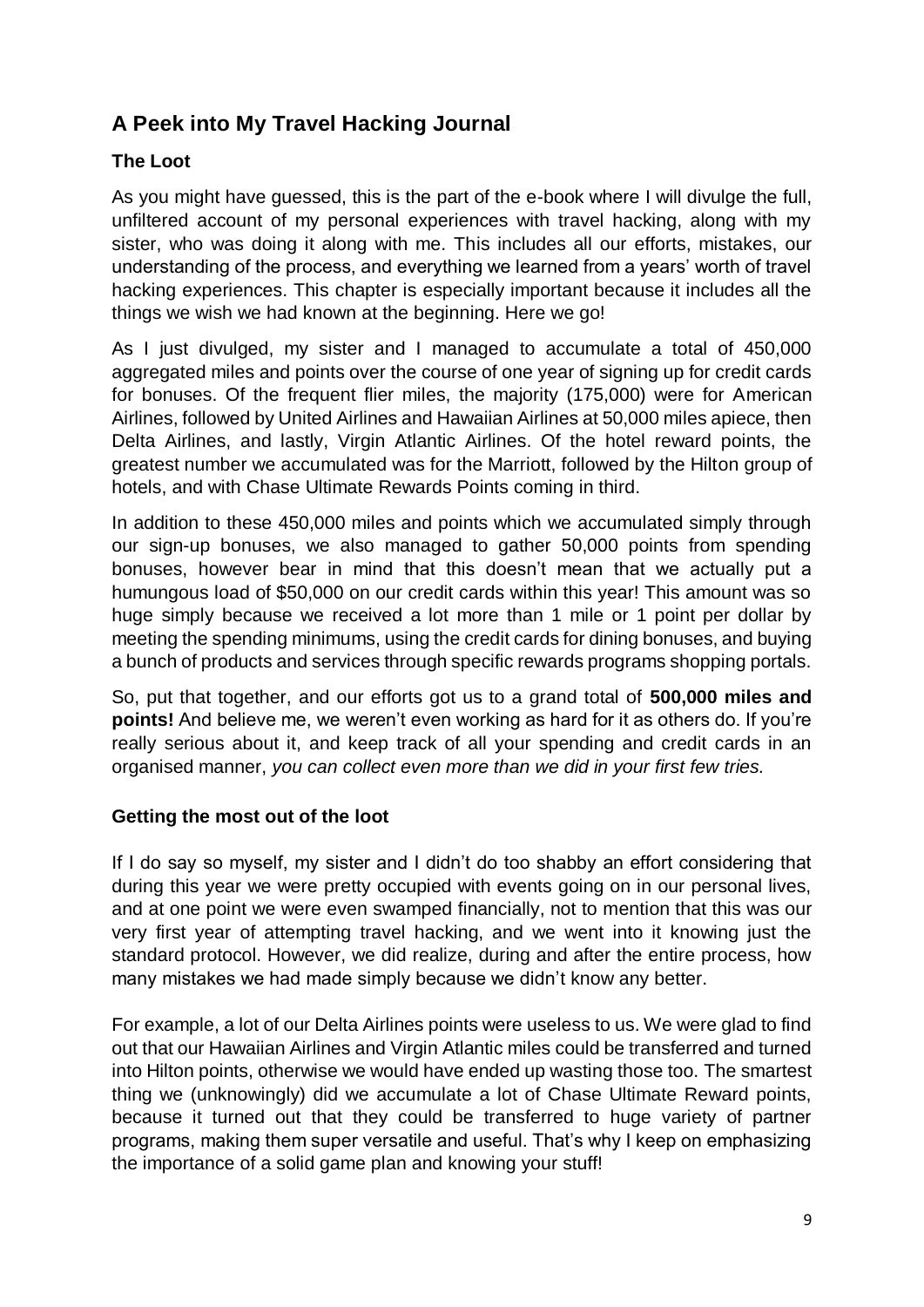#### **The struggle of juggling tons of credit cards**

I would say that this was the hardest and trickiest part of travel hacking for me. Essentially, this is how it goes: for maximum rewards, one must simultaneously apply to multiple credit cards, put any sum of money on them within a limit period of time, and claim the rewards. As someone who was completely and utterly occupied with their dav iob, I mostly had no other option but to wing it, rather than to keep a rigid track of how much I was spending on each card.

The outcome of this oversight was that I eventually found it impossible to figure out whether I had already hit my spending bonus and should move on to the next credit card or not. In addition to that, it also became hard for me to ensure whether all my outstanding balances had been paid or not, and this in turn affected my bonuses as late payment fees negate that. So just keep in mind that credit card interest is to be avoided at all costs.

After suffering at the hands of my folly more than once, I made the decision to only put money on one credit card at a time. Although by doing this I was able to keep better records, this isn't ideal if you want to maximize on your rewards. It's beneficial for your credit scores if you apply for numerous credit cards simultaneously and then allow them to sit without debt for some time. Your credit score will stay up – and even rise – thanks to the considerable available credit vs. outstanding debt ratio.

### **Learn from our mistakes**

So let's keep the conversation in the direction it's going, and I'll go into more depth regarding some of the moves we wish we hadn't made, and some moves we wish we had made more. I'd say our biggest mistakes were of course, not clearly outlining a mental plan from the get-go and following it till the end, and not tracking our credit cards and spending as diligently as we should have.

The solution is obvious: you need to plan with the end in mind, and you need to know exactly what you want and exactly which miles and points will help you get what you want. Secondly, and I cannot emphasise this enough: *keep a meticulous record of how much spending is required on each credit card in what time limit.* This means recording the dates when each card was opened, what purchases you made on each card, what were the maintenance fees, etc. The moment the required spending amount is reached for a card, stop using it and move on to the next one, and wait for the points and miles you earned to appear.

### **Some parting tips and tricks**

I'd seriously recommend you all to screenshot the terms and conditions page when signing up for all your credit cards, so that just in case there are any hitches or glitches, you can ensure that your points will be reclaimed. Find bank and checking accounts